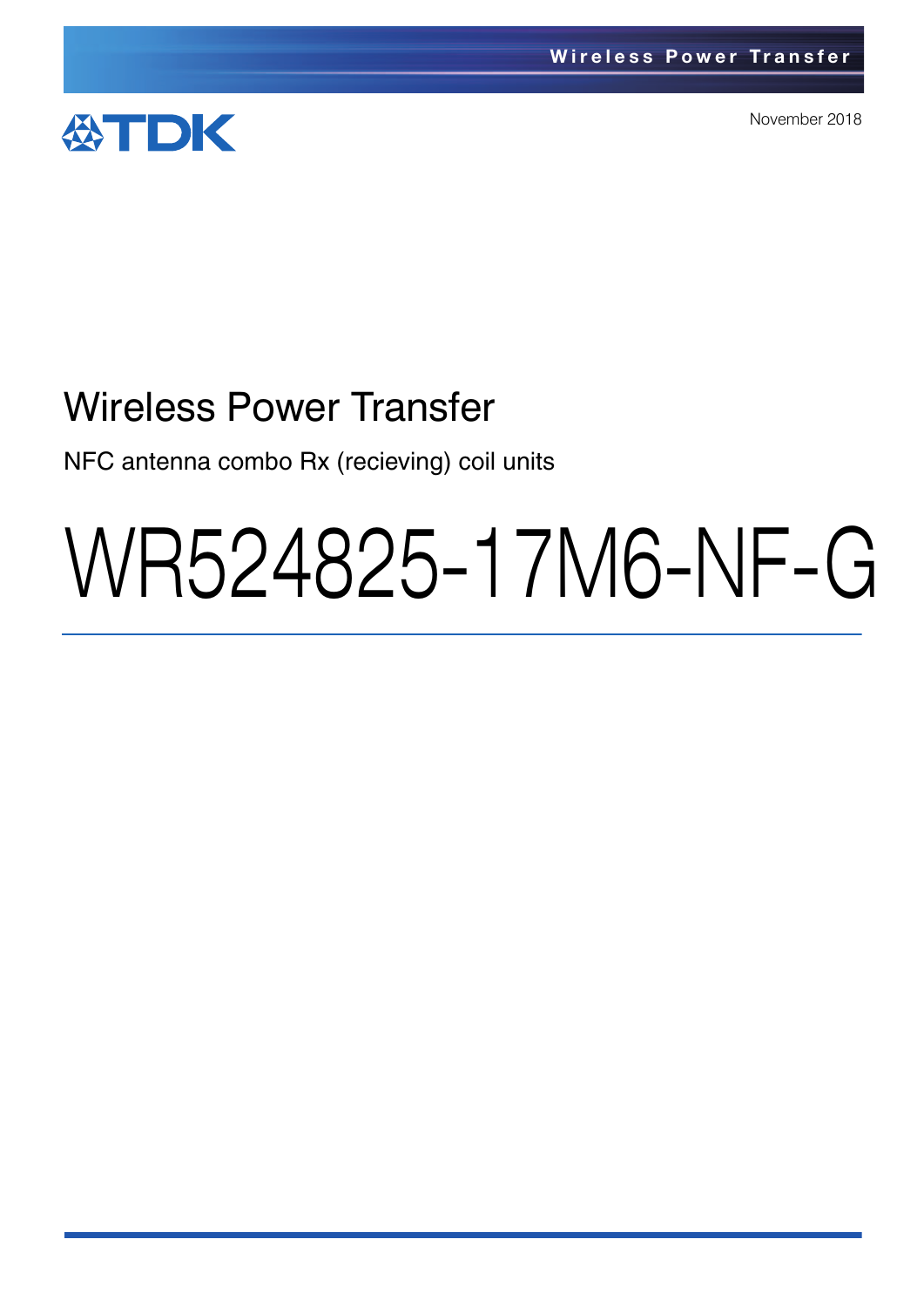## **Wireless Power Transfer**

NFC antenna combo Rx (recieving) coil units

## **Overview of WR524825-17M6-NF-G**

#### **FEATURES**

Receiving coils with Wireless Power Transfer and NFC (Near Field Communication) antenna.

- $\bigcirc$  Pre cracked ferrite is available for durable construction.
- Flexible sheet type is available.
- O Custom design is available based on each design requirements.

#### **APPLICATION**

Smartphones, cellular phones, handheld mobile terminals, and DSCs

#### **SHAPE & DIMENSIONS**





**Product compatible with RoHS directive**

Dimensions in mm

#### **ELECTRICAL CHARACTERISTICS**

#### **CHARACTERISTICS SPECIFICATION TABLES**

| L x W<br>dimensions | <b>Thickness</b> | Efficiency*        | Wireless Power Transfer       |                                         | <b>NFC</b> antenna          |                                                          | Part No.           |
|---------------------|------------------|--------------------|-------------------------------|-----------------------------------------|-----------------------------|----------------------------------------------------------|--------------------|
|                     |                  |                    | Inductance<br>[100kHz, 1Vrms] | <b>DC</b> resistance<br>$[25^{\circ}C]$ | Inductance<br>[1MHz, 1Vrms] | <b>DC</b> resistance<br>[1MHz, 1Vrms]<br>$[25^{\circ}C]$ |                    |
| (mm)                | (mm)max.         | $\frac{9}{6}$ ref. | $(\mu H)$                     | $(Ω)$ max.                              | $(\mu H)$                   | $(\Omega)$ max.                                          |                    |
| $52.0 \times 48.0$  | 0.52             | 69                 | 16.8                          | 0.75                                    | l.75                        | 0.46                                                     | WR524825-17M6-NF-G |

Contact us for more information.

#### **IC REFERENCE INFORMATION**

| IC                      | <b>Manufacture</b><br><sup>.</sup> material name | <b>Web</b> |
|-------------------------|--------------------------------------------------|------------|
| Please<br>e contact us. |                                                  |            |

RoHS Directive Compliant Product: See the following for more details.https://product.tdk.com/info/en/environment/rohs/index.html

Halogen-free: Indicates that Cl content is less than 900ppm, Br content is less than 900ppm, and that the total Cl and Br content is less than 1500ppm.

A Please be sure to request delivery specifications that provide further details on the features and specifications of the products for proper and safe use. Please note that the contents may change without any prior notice due to reasons such as upgrading.

**Halogen-free**

∰TDK